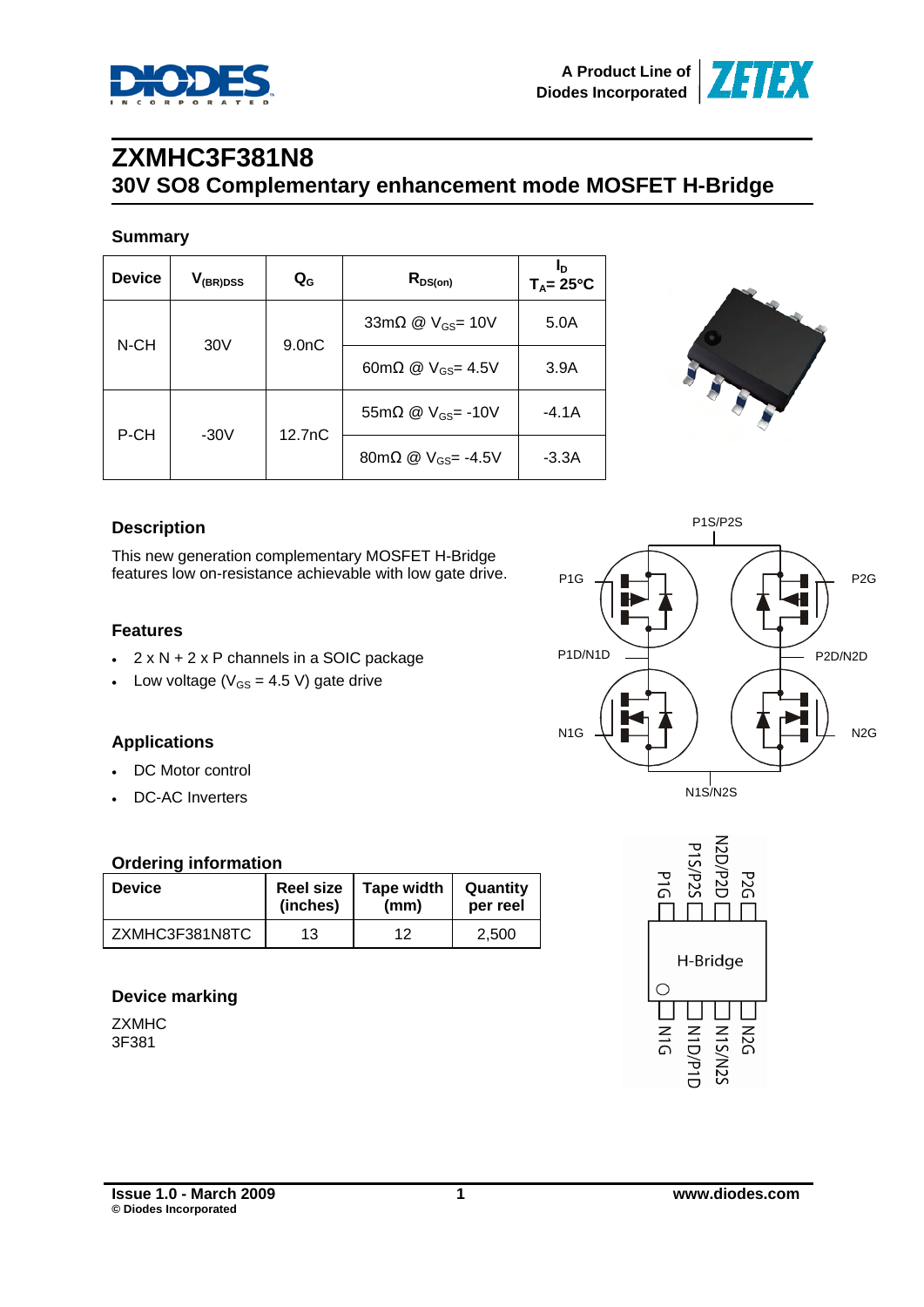#### **Absolute maximum ratings**

| <b>Parameter</b>                                                         | <b>Symbol</b>            | N-<br>channel | Р-<br>channel | <b>Unit</b> |
|--------------------------------------------------------------------------|--------------------------|---------------|---------------|-------------|
| Drain-Source voltage                                                     | <b>V</b> <sub>DSS</sub>  | 30            | $-30$         | V           |
| Gate-Source voltage                                                      | $V_{GS}$                 | $+20$         | $+20$         | $\vee$      |
| Continuous Drain current @ $V_{GS}$ = 10V; T <sub>A</sub> =25°C $^{(b)}$ | l <sub>D</sub>           | 4.98          | $-4.13$       | A           |
| @ $V_{GS}$ = 10V; T <sub>A</sub> =70°C <sup>(b)</sup>                    |                          | 3.98          | $-3.31$       |             |
| @ $V_{GS}$ = 10V; T <sub>A</sub> =25°C <sup>(a)</sup>                    |                          | 3.98          | $-3.36$       |             |
| @ $V_{GS}$ = 10V; T <sub>1</sub> =25°C <sup>(f)</sup>                    |                          | 4.17          | $-3.51$       |             |
| Pulsed Drain current @ $V_{GS}$ = 10V; $T_A$ = 25°C $^{(c)}$             | <b>I</b> <sub>DM</sub>   | 22.9          | $-19.6$       | A           |
| Continuous Source current (Body diode) at $T_A = 25^{\circ}C^{(b)}$      | Is                       | 2.0           | $-2.0$        | A           |
| Pulsed Source current (Body diode) at $T_A = 25^{\circ}C$ <sup>(C)</sup> | $I_{SM}$                 | 22.9          | $-19.6$       | A           |
| Power dissipation at $T_A = 25^{\circ}C^{(a)}$                           | $P_D$                    | 0.87          | W             |             |
| Linear derating factor                                                   |                          |               | 6.94          | $mW$ /°C    |
| Power dissipation at $T_A = 25^{\circ}C^{(b)}$                           | $P_D$                    | 1.35          | W             |             |
| Linear derating factor                                                   |                          |               | 10.9          | $mW$ /°C    |
| Power dissipation at $T_1 = 25^{\circ}C^{(f)}$                           | $P_D$                    | 0.95          | 0.98          | W           |
| Linear derating factor                                                   |                          | 7.63          | 7.81          | $mW$ /°C    |
| Operating and storage temperature range                                  | $T_i$ , $T_{\text{stg}}$ |               | $-55$ to 150  | $^{\circ}C$ |

#### **Thermal resistance**

| <b>Parameter</b>                | <b>Symbol</b>  |            | Value         | Unit          |
|---------------------------------|----------------|------------|---------------|---------------|
| Junction to ambient $(a)$       | $R_{\theta$ JA | 144        | $\degree$ C/W |               |
| Junction to ambient (b)         | $R_{\theta$ JA | 92         | $\degree$ C/W |               |
| Junction to ambient $(d)$       | $R_{\theta$ JA | 106        |               | $\degree$ C/W |
| Junction to ambient $(e)$       | $R_{\theta$ JA | 254        |               | $\degree$ C/W |
| Junction to lead <sup>(f)</sup> | $R_{\theta$ JL | 131<br>128 |               | $\degree$ C/W |

**NOTES:** 

(a) For a device surface mounted on 25mm x 25mm x 1.6mm FR4 PCB with high coverage of single sided 1oz copper, in still air conditions with the heat-sink split into two equal areas (one for each drain connection); the device is measured when operating in a steady-state condition with one active die.

(b) Same as note (a), except the device is measured at  $t \le 10$  sec.

(c) Same as note (a), except the device is pulsed with  $D = 0.02$  and pulse width 300 µs. The pulse current is limited by the maximum junction temperature.

(d) For a device surface mounted on 50mm x 50mm x 1.6mm FR4 PCB with high coverage of single sided 2oz copper, in still air conditions with the heat-sink split into two equal areas (one for each drain connection); the device is measured when operating in a steady-state condition with one active die.

(e) For a device surface mounted on minimum copper 1.6mm FR4 PCB, in still air conditions; the device is measured when operating in a steady-state condition with one active die.

(f) Thermal resistance from junction to solder-point (at the end of the drain lead); the device is operating in a steady-state condition with one active die.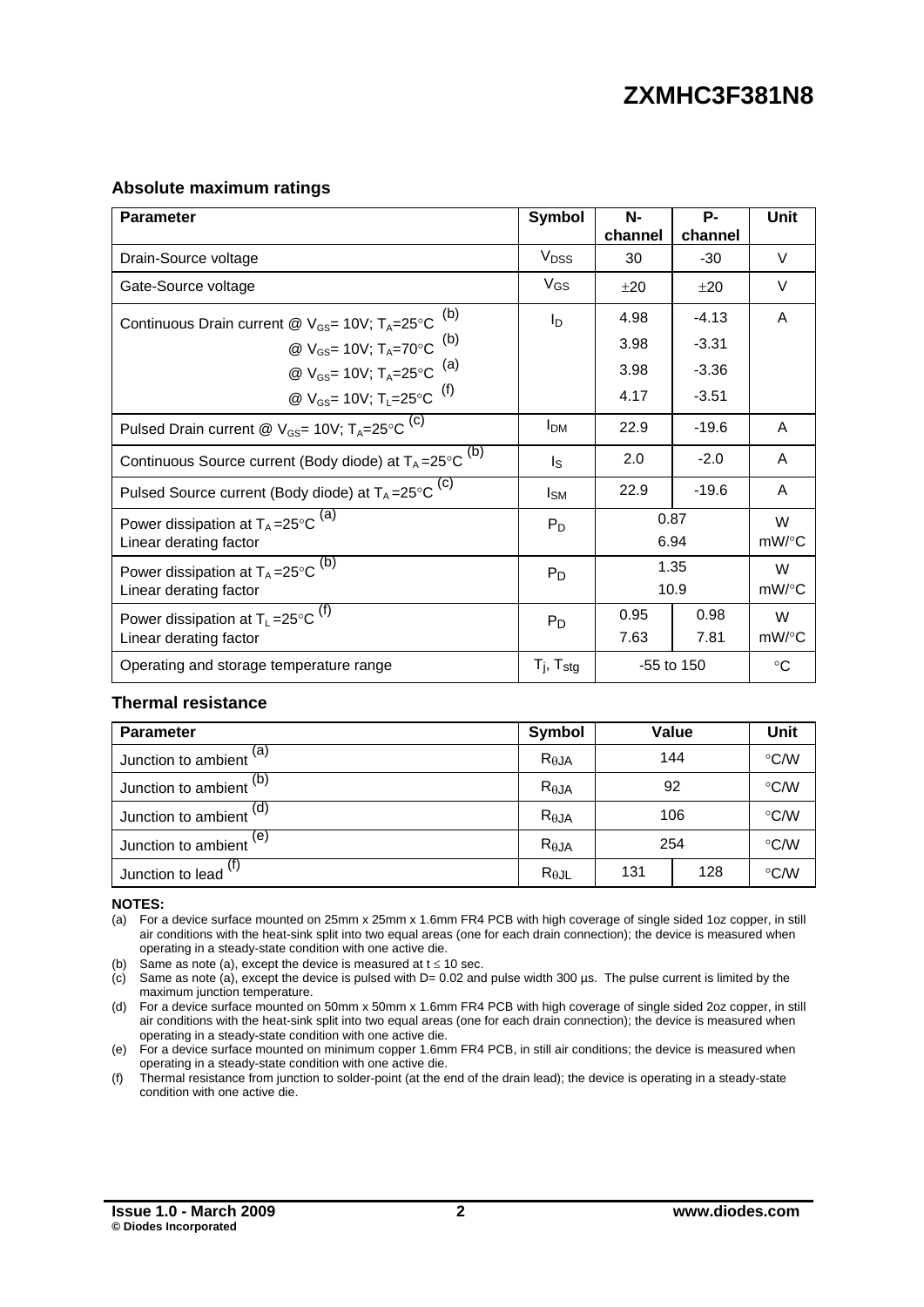### **Thermal characteristics**

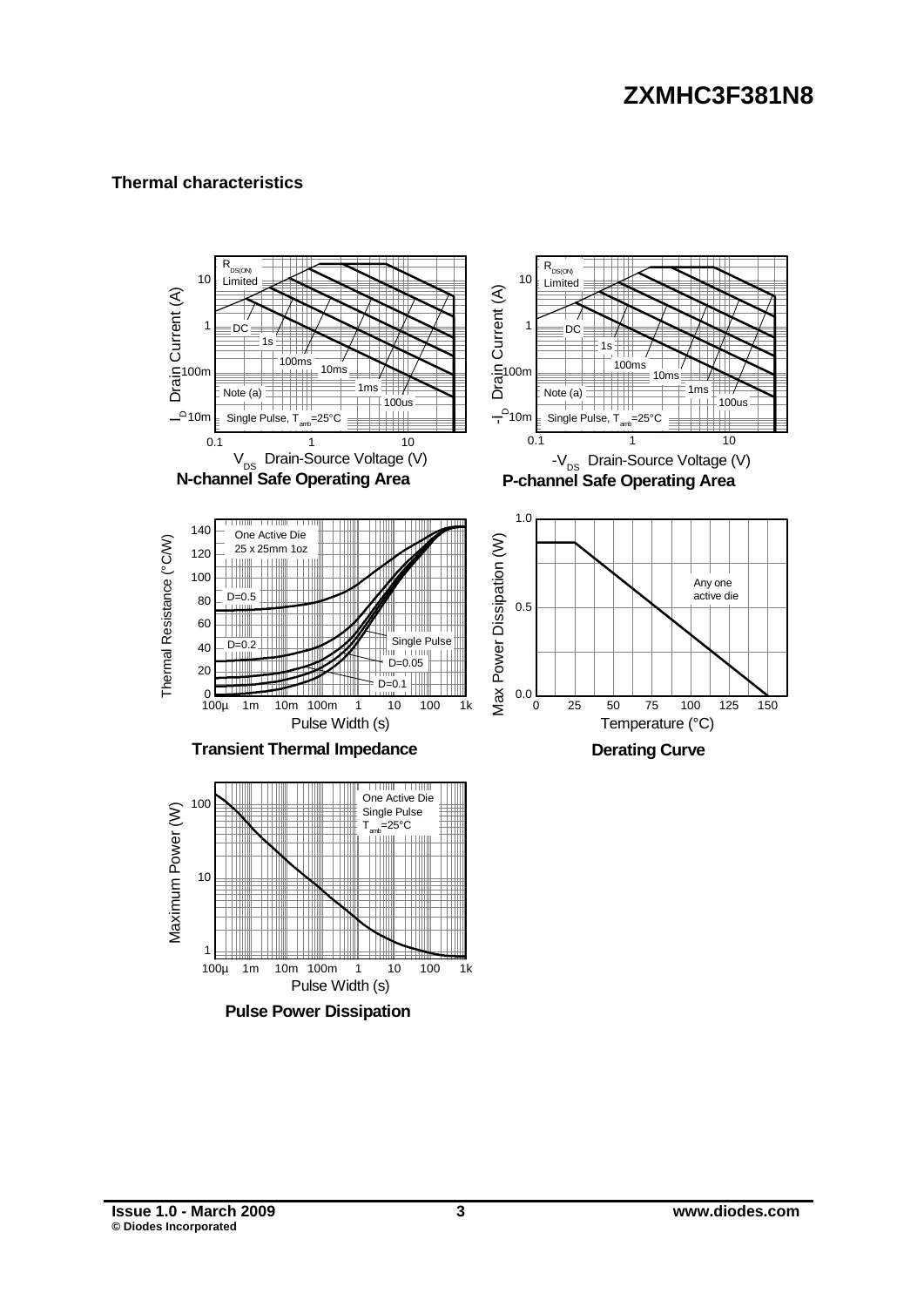| <b>Parameter</b>                                      | <b>Symbol</b>                        | Min. | Typ. | Max.           | <b>Unit</b> | <b>Conditions</b>                                              |  |
|-------------------------------------------------------|--------------------------------------|------|------|----------------|-------------|----------------------------------------------------------------|--|
| <b>Static</b>                                         |                                      |      |      |                |             |                                                                |  |
| Drain-Source breakdown<br>voltage                     | $V_{(BR)DSS}$                        | 30   |      |                | V           | $I_D = 250 \mu A$ , $V_{GS} = 0V$                              |  |
| Zero Gate voltage Drain<br>current                    | $I_{DSS}$                            |      |      | 0.5            | μA          | $V_{DS}$ = 30V, $V_{GS}$ = 0V                                  |  |
| Gate-Body leakage                                     | l <sub>GSS</sub>                     |      |      | ±100           | nA          | $V_{GS} = \pm 20V$ , $V_{DS} = 0V$                             |  |
| Gate-Source threshold<br>voltage                      | $V_{GS(th)}$                         | 1.0  |      | 3.0            | V           | $I_D$ = 250 $\mu$ A, $V_{DS}$ = $V_{GS}$                       |  |
| <b>Static Drain-Source</b><br>on-state resistance (a) | $R_{DS(on)}$                         |      |      | 0.033<br>0.060 | Ω           | $V_{GS}$ = 10V, $I_{D}$ = 5A<br>$V_{GS} = 4.5V$ , $I_{D} = 4A$ |  |
| Forward<br>Transconductance (a) (c)                   | <b>g</b> fs                          |      | 11.8 |                | S           | $V_{DS}$ = 15V, $I_{D}$ = 5A                                   |  |
| <b>Dynamic</b>                                        |                                      |      |      |                |             |                                                                |  |
| Capacitance <sup>(c)</sup>                            |                                      |      |      |                |             |                                                                |  |
| Input capacitance                                     | $C_{\hbox{\scriptsize{ISS}}}$        |      | 430  |                | pF          |                                                                |  |
| Output capacitance                                    | $C_{\rm oss}$                        |      | 101  |                | pF          | $V_{DS}$ = 15V, $V_{GS}$ = 0V                                  |  |
| Reverse transfer<br>capacitance                       | $C_{\text{rss}}$                     |      | 56   |                | pF          | $f = 1$ MHz                                                    |  |
| Switching $(b)$ $\overline{(c)}$                      |                                      |      |      |                |             |                                                                |  |
| Turn-on-delay time                                    | $t_{d(on)}$                          |      | 2.5  |                | ns          |                                                                |  |
| Rise time                                             | $t_{\rm r}$                          |      | 3.3  |                | ns          | $V_{DD}$ = 15V, $V_{GS}$ = 10V                                 |  |
| Turn-off delay time                                   | $t_{d(\text{off})}$                  |      | 11.5 |                | ns          | $I_D = 1A$<br>$R_G \cong 6\Omega$ ,                            |  |
| Fall time                                             | $t_f$                                |      | 6.3  |                | ns          |                                                                |  |
| Gate charge (c)                                       |                                      |      |      |                |             |                                                                |  |
| Total Gate charge                                     | $Q_{q}$                              |      | 9.0  |                | nC          |                                                                |  |
| Gate-Source charge                                    | $\mathsf{Q}_{\underline{\text{gs}}}$ |      | 1.7  |                | nC          | $V_{DS} = 15V$ , $V_{GS} = 10V$<br>$I_D = 5A$                  |  |
| Gate-Drain charge                                     | $Q_{gd}$                             |      | 2.0  |                | nC          |                                                                |  |
| Source-Drain diode                                    |                                      |      |      |                |             |                                                                |  |
| Diode forward voltage (a)                             | $V_{SD}$                             |      | 0.82 | 1.2            | $\vee$      | $I_S = 1.7A, V_{GS} = 0V$                                      |  |
| Reverse recovery time <sup>(c)</sup>                  | $t_{\rm rr}$                         |      | 12   |                | ns          |                                                                |  |
| Reverse recovery charge <sup>(c)</sup>                | $Q_{rr}$                             |      | 4.9  |                | nC          | $IS= 2.1A$ , di/dt= 100A/ $\mu$ s                              |  |

### **N-channel electrical characteristics (at Tamb = 25°C unless otherwise stated)**

#### **NOTES:**

(a) Measured under pulsed conditions. Pulse width  $\leq 300\mu s$ ; duty cycle  $\leq 2\%$ .

(b) Switching characteristics are independent of operating junction temperature.

(c) For design aid only, not subject to production testing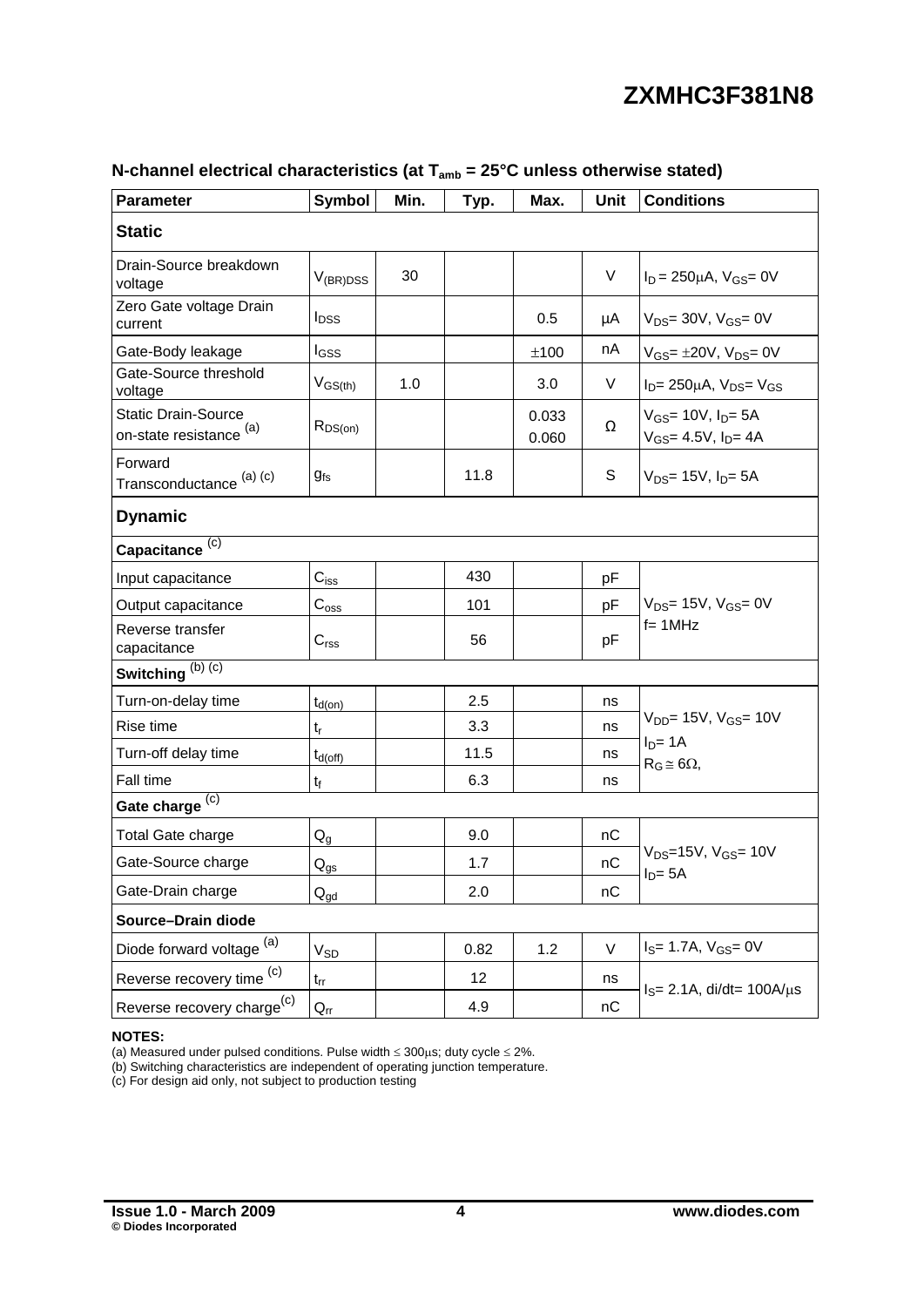### **N-channel typical characteristics**

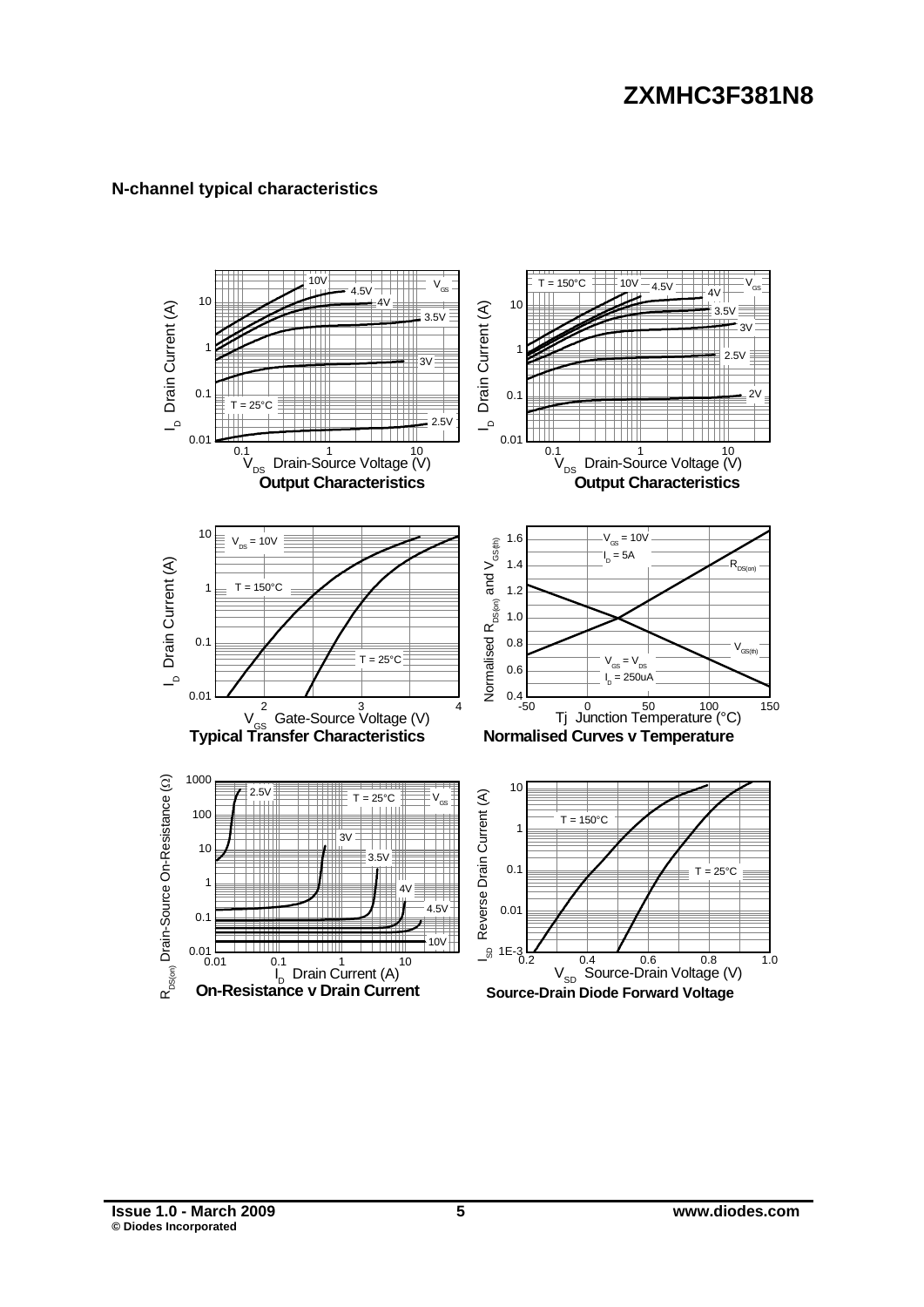

### **N-channel typical characteristics –continued**

**Test circuits** 



**Basic gate charge waveform**



**Switching time waveforms**



**Gate charge test circuit**



**Switching time test circuit**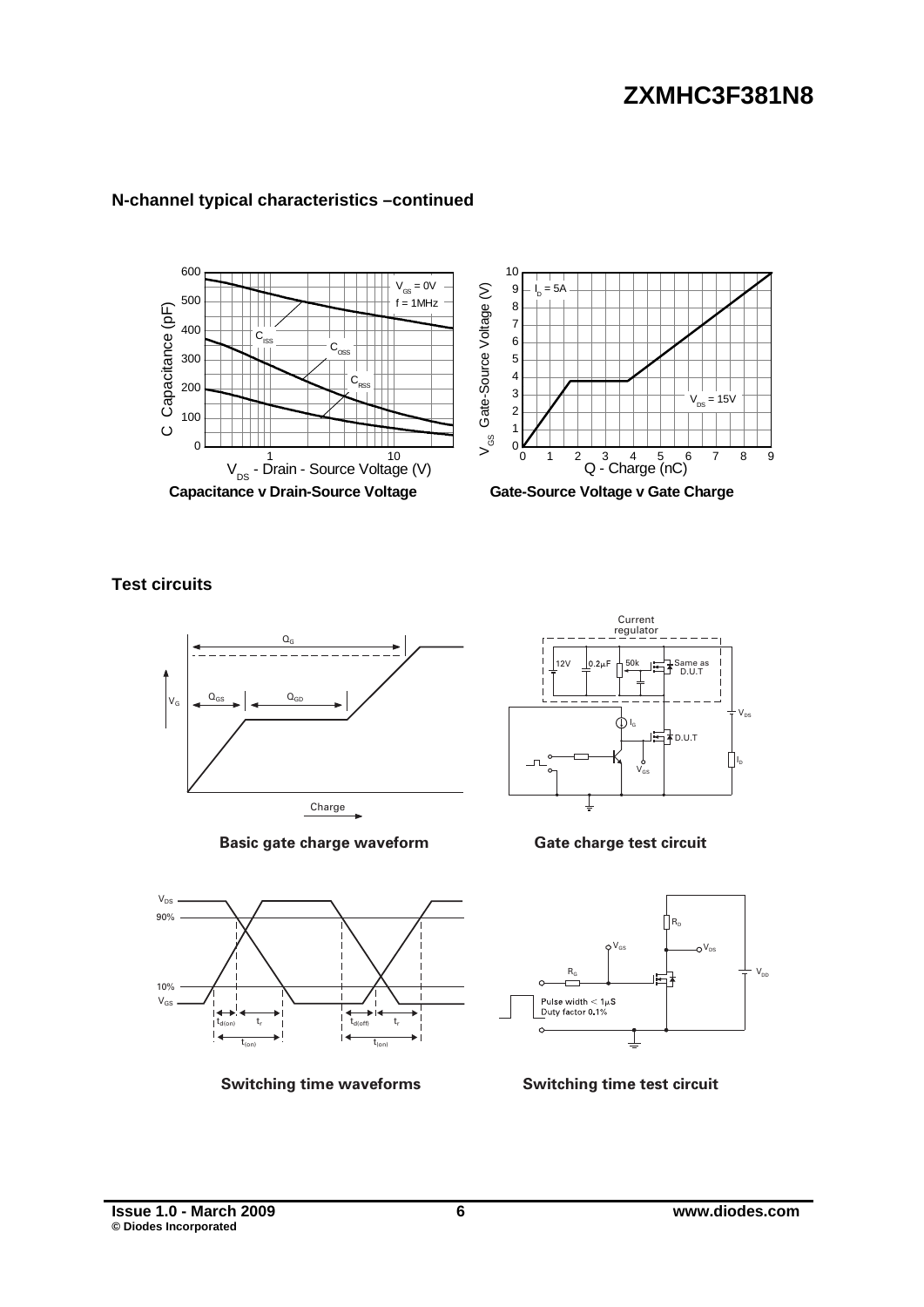| <b>Parameter</b>                                      | Symbol                               | Min.   | Typ.    | Max.           | <b>Unit</b> | <b>Conditions</b>                                                 |  |
|-------------------------------------------------------|--------------------------------------|--------|---------|----------------|-------------|-------------------------------------------------------------------|--|
| <b>Static</b>                                         |                                      |        |         |                |             |                                                                   |  |
| Drain-Source breakdown<br>voltage                     | $V_{(BR)DSS}$                        | $-30$  |         |                | $\vee$      | $I_D$ = -250 $\mu$ A, V <sub>GS</sub> = 0V                        |  |
| Zero Gate voltage Drain<br>current                    | $I_{DSS}$                            |        |         | $-0.5$         | μA          | $V_{DS}$ - 30V, $V_{GS}$ = 0V                                     |  |
| Gate-Body leakage                                     | I <sub>GSS</sub>                     |        |         | ±100           | nA          | $V_{GS} = \pm 20V$ , $V_{DS} = 0V$                                |  |
| Gate-Source threshold<br>voltage                      | $V_{GS(th)}$                         | $-1.0$ |         | $-3.0$         | $\vee$      | $I_D$ = -250 $\mu$ A, $V_{DS}$ = $V_{GS}$                         |  |
| <b>Static Drain-Source</b><br>on-state resistance (a) | $R_{DS(on)}$                         |        |         | 0.055<br>0.080 | Ω           | $V_{GS}$ = -10V, $I_{D}$ = -5A<br>$V_{GS}$ = -4.5V, $I_{D}$ = -4A |  |
| Forward<br>Transconductance (a) (c)                   | $g_{fs}$                             |        | 14      |                | S           | $V_{DS}$ = -15V, $I_{D}$ = -5A                                    |  |
| <b>Dynamic</b>                                        |                                      |        |         |                |             |                                                                   |  |
| Capacitance <sup>(c)</sup>                            |                                      |        |         |                |             |                                                                   |  |
| Input capacitance                                     | $C_{\hbox{\scriptsize{ISS}}}$        |        | 670     |                | pF          |                                                                   |  |
| Output capacitance                                    | $C_{\rm oss}$                        |        | 126     |                | pF          | $V_{DS}$ = -15V, $V_{GS}$ = 0V                                    |  |
| Reverse transfer<br>capacitance                       | $C_{\text{rss}}$                     |        | 70      |                | pF          | $f = 1$ MHz                                                       |  |
| Switching $(b)$ $\overline{(c)}$                      |                                      |        |         |                |             |                                                                   |  |
| Turn-on-delay time                                    | $t_{d(on)}$                          |        | 1.9     |                | ns          |                                                                   |  |
| Rise time                                             | $t_{r}$                              |        | 3.0     |                | ns          | $V_{DD}$ = -15V, $V_{GS}$ = -10V                                  |  |
| Turn-off delay time                                   | $t_{d(off)}$                         |        | 30      |                | ns          | $I_D = -1A$<br>$R_G \cong 6\Omega$                                |  |
| Fall time                                             | $\mathfrak{t}_{\mathfrak{f}}$        |        | 21      |                | ns          |                                                                   |  |
| Gate charge (c)                                       |                                      |        |         |                |             |                                                                   |  |
| Total Gate charge                                     | $\mathsf{Q}_{\mathsf{g}}$            |        | 12.7    |                | пC          |                                                                   |  |
| Gate-Source charge                                    | $\mathsf{Q}_{\underline{\text{gs}}}$ |        | 2.0     |                | nC          | $V_{DS}$ = -15V, $V_{GS}$ = -10V<br>$I_D = -5A$                   |  |
| Gate-Drain charge                                     | $Q_{gd}$                             |        | 2.4     |                | nC          |                                                                   |  |
| Source-Drain diode                                    |                                      |        |         |                |             |                                                                   |  |
| Diode forward voltage <sup>(a)</sup>                  | $\mathsf{V}_{\mathsf{SD}}$           |        | $-0.82$ | $-1.2$         | $\vee$      | $I_S = -1.7A$ , $V_{GS} = 0V$                                     |  |
| Reverse recovery time <sup>(c)</sup>                  | $t_{rr}$                             |        | 16.5    |                | ns          | $I_S = -2.1A$ , di/dt= 100A/ $\mu$ s                              |  |
| Reverse recovery charge <sup>(c)</sup>                | $Q_{rr}$                             |        | 11.5    |                | nC          |                                                                   |  |

### P-channel electrical characteristics (at T<sub>amb</sub> = 25°C unless otherwise stated)

#### **NOTES:**

(a) Measured under pulsed conditions. Pulse width  $\leq 300\mu s$ ; duty cycle  $\leq 2\%$ .

(b) Switching characteristics are independent of operating junction temperature.

(c) For design aid only, not subject to production testing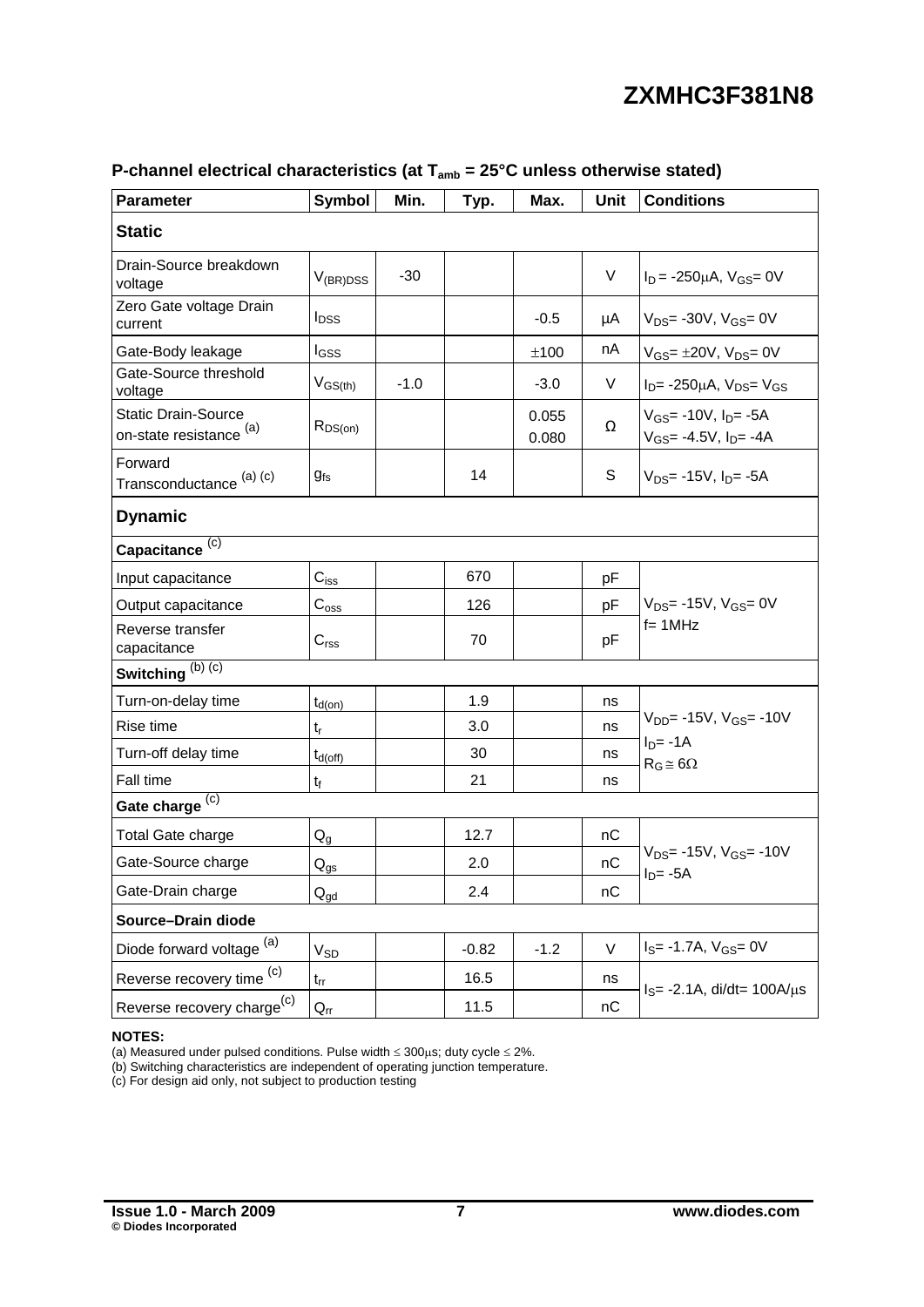### **P-channel typical characteristics**

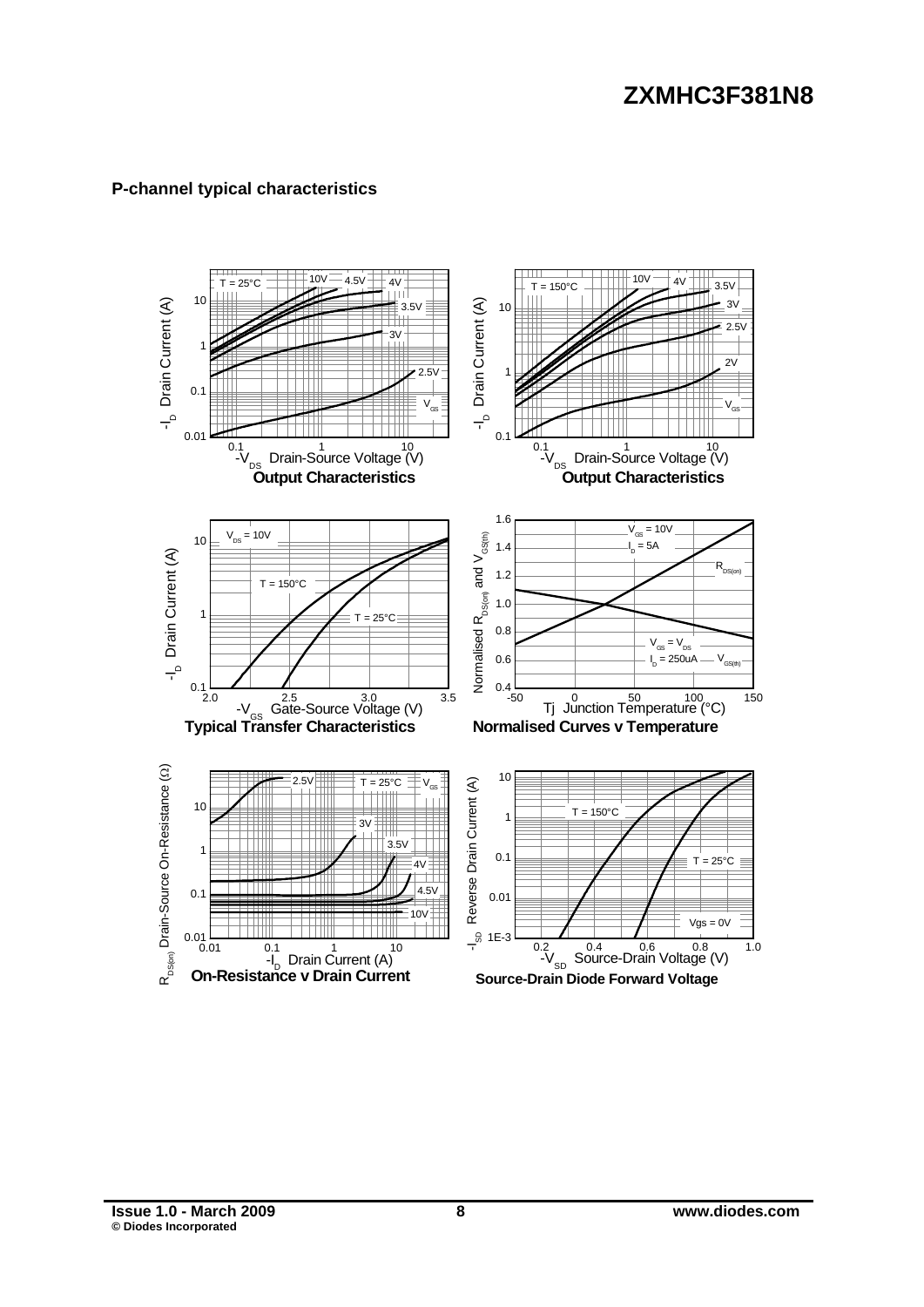

### **P-channel typical characteristics –continued**

**Test circuits** 



**Basic gate charge waveform** 



**Switching time waveforms** 



**Gate charge test circuit** 



**Switching time test circuit**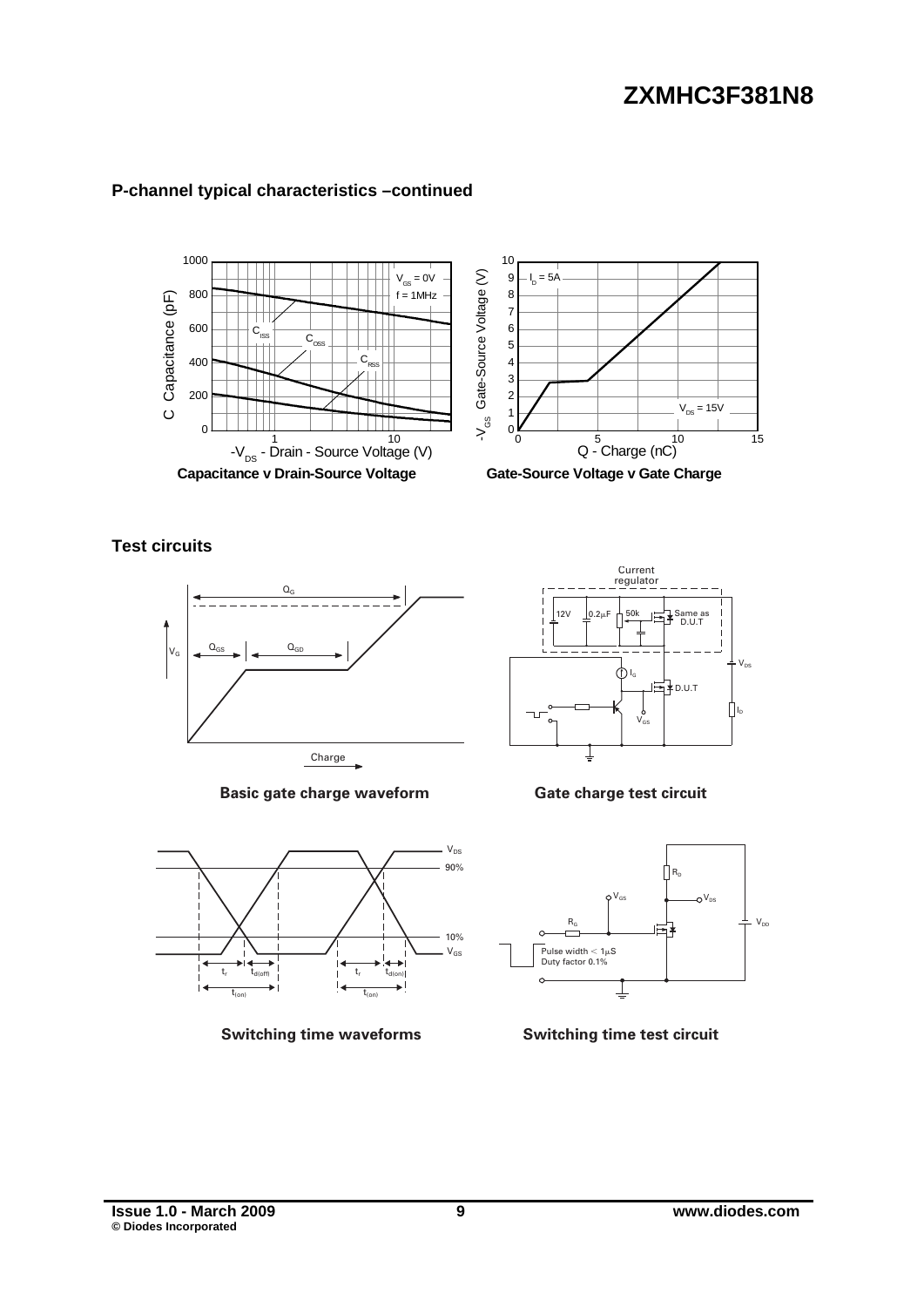### **Packaging details - SO8**



| <b>DIM</b> | <b>Inches</b> |       | <b>Millimeters</b> |      | <b>DIM</b>               | <b>Inches</b>  |             | <b>Millimeters</b>       |             |
|------------|---------------|-------|--------------------|------|--------------------------|----------------|-------------|--------------------------|-------------|
|            | Min.          | Max.  | Min.               | Max. |                          | Min.           | Max.        | Min.                     | Max.        |
| A          | 0.053         | 0.069 | 1.35               | 1.75 | e                        | 0.050 BSC      |             | 1.27 BSC                 |             |
| A1         | 0.004         | 0.010 | 0.10               | 0.25 | b                        | 0.013<br>0.020 |             | 0.33                     | 0.51        |
| D          | 0.189         | 0.197 | 4.80               | 5.00 | C                        | 0.008          | 0.010       | 0.19                     | 0.25        |
| н          | 0.228         | 0.244 | 5.80               | 6.20 | θ                        | $0^{\circ}$    | $8^{\circ}$ | $0^{\circ}$              | $8^{\circ}$ |
| E          | 0.150         | 0.157 | 3.80               | 4.00 | ٠                        | ٠              | ۰           | -                        |             |
|            | 0.016         | 0.050 | 0.40               | 1.27 | $\overline{\phantom{0}}$ | ٠              | ۰           | $\overline{\phantom{0}}$ |             |

**Note:** Controlling dimensions are in inches. Approximate dimensions are provided in millimeters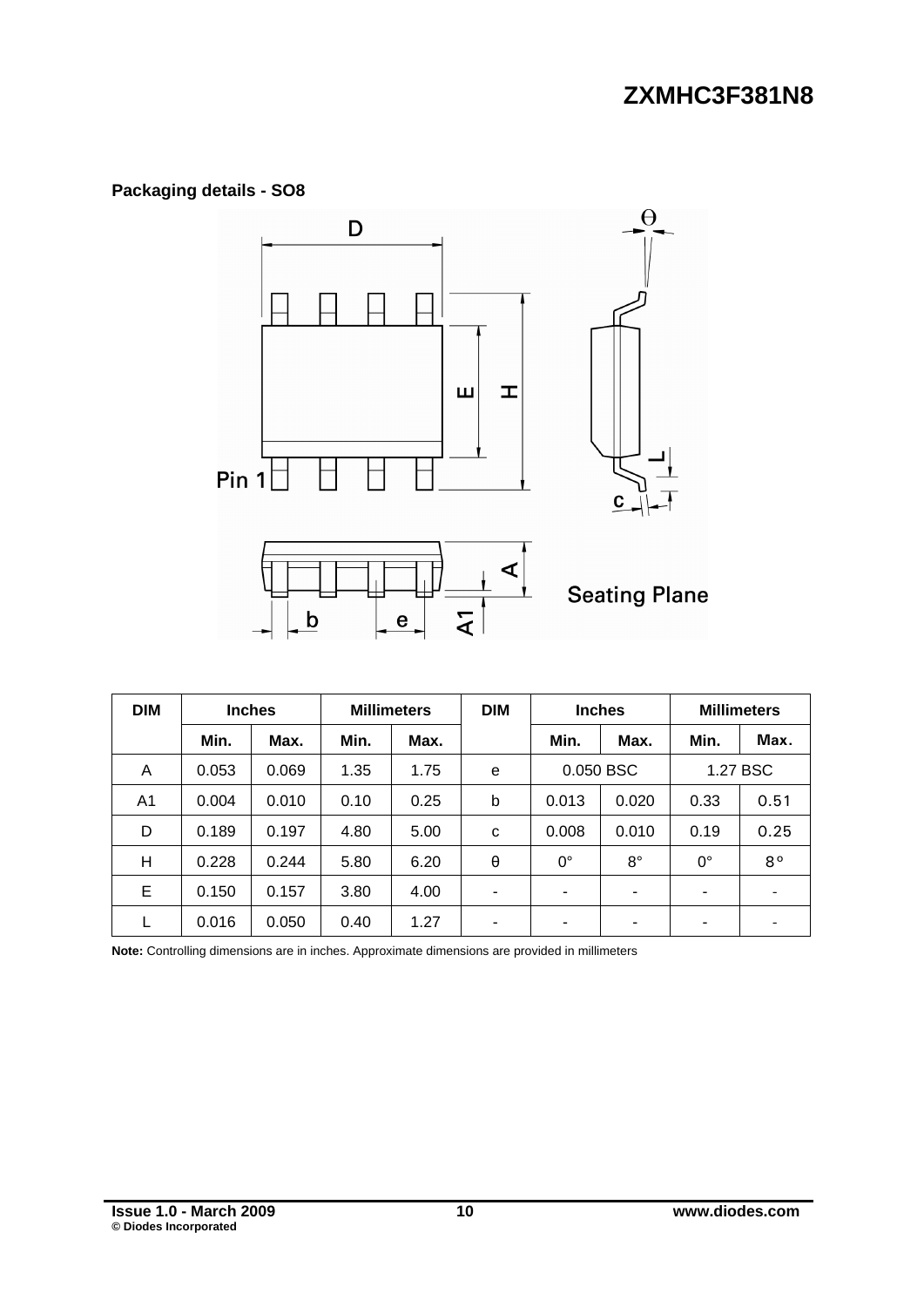#### **IMPORTANT NOTICE**

DIODES INCORPORATED MAKES NO WARRANTY OF ANY KIND, EXPRESS OR IMPLIED, WITH REGARDS TO THIS DOCUMENT, INCLUDING, BUT NOT LIMITED TO, THE IMPLIED WARRANTIES OF MERCHANTABILITY AND FITNESS FOR A PARTICULAR PURPOSE (AND THEIR EQUIVALENTS UNDER THE LAWS OF ANY JURISDICTION).

Diodes Incorporated and its subsidiaries reserve the right to make modifications, enhancements, improvements, corrections or other changes without further notice to this document and any product described herein. Diodes Incorporated does not assume any liability arising out of the application or use of this document or any product described herein; neither does Diodes Incorporated convey any license under its patent or trademark rights, nor the rights of others. Any Customer or user of this document or products described herein in such applications shall assume all risks of such use and will agree to hold Diodes Incorporated and all the companies whose products are represented on Diodes Incorporated website, harmless against all damages.

Diodes Incorporated does not warrant or accept any liability whatsoever in respect of any products purchased through unauthorized sales channel.

Should Customers purchase or use Diodes Incorporated products for any unintended or unauthorized application, Customers shall indemnify and hold Diodes Incorporated and its representatives harmless against all claims, damages, expenses, and attorney fees arising out of, directly or indirectly, any claim of personal injury or death associated with such unintended or unauthorized application.

Products described herein may be covered by one or more United States, international or foreign patents pending. Product names and markings noted herein may also be covered by one or more United States, international or foreign trademarks.

#### **LIFE SUPPORT**

Diodes Incorporated products are specifically not authorized for use as critical components in life support devices or systems without the express written approval of the Chief Executive Officer of Diodes Incorporated. As used herein:

A. Life support devices or systems are devices or systems which:

1. are intended to implant into the body, or

2. support or sustain life and whose failure to perform when properly used in accordance with instructions for use provided in the labeling can be reasonably expected to result in significant injury to the user. labeling can be reasonably expected to result in significant injury to the user.

B. A critical component is any component in a life support device or system whose failure to perform can be reasonably expected to cause the failure of the life support device or to affect its safety or effectiveness.

Customers represent that they have all necessary expertise in the safety and regulatory ramifications of their life support devices or systems, and acknowledge and agree that they are solely responsible for all legal, regulatory and safety-related requirements concerning their products and any use of Diodes Incorporated products in such safety-critical, life support devices or systems, notwithstanding any devices- or systems-related information or support that may be provided by Diodes Incorporated. Further, Customers must fully indemnify Diodes Incorporated and its representatives against any damages arising out of the use of Diodes Incorporated products in such safety-critical, life support devices or systems.

Copyright © 2009, Diodes Incorporated

**[www.diodes.com](http://www.diodes.com)**